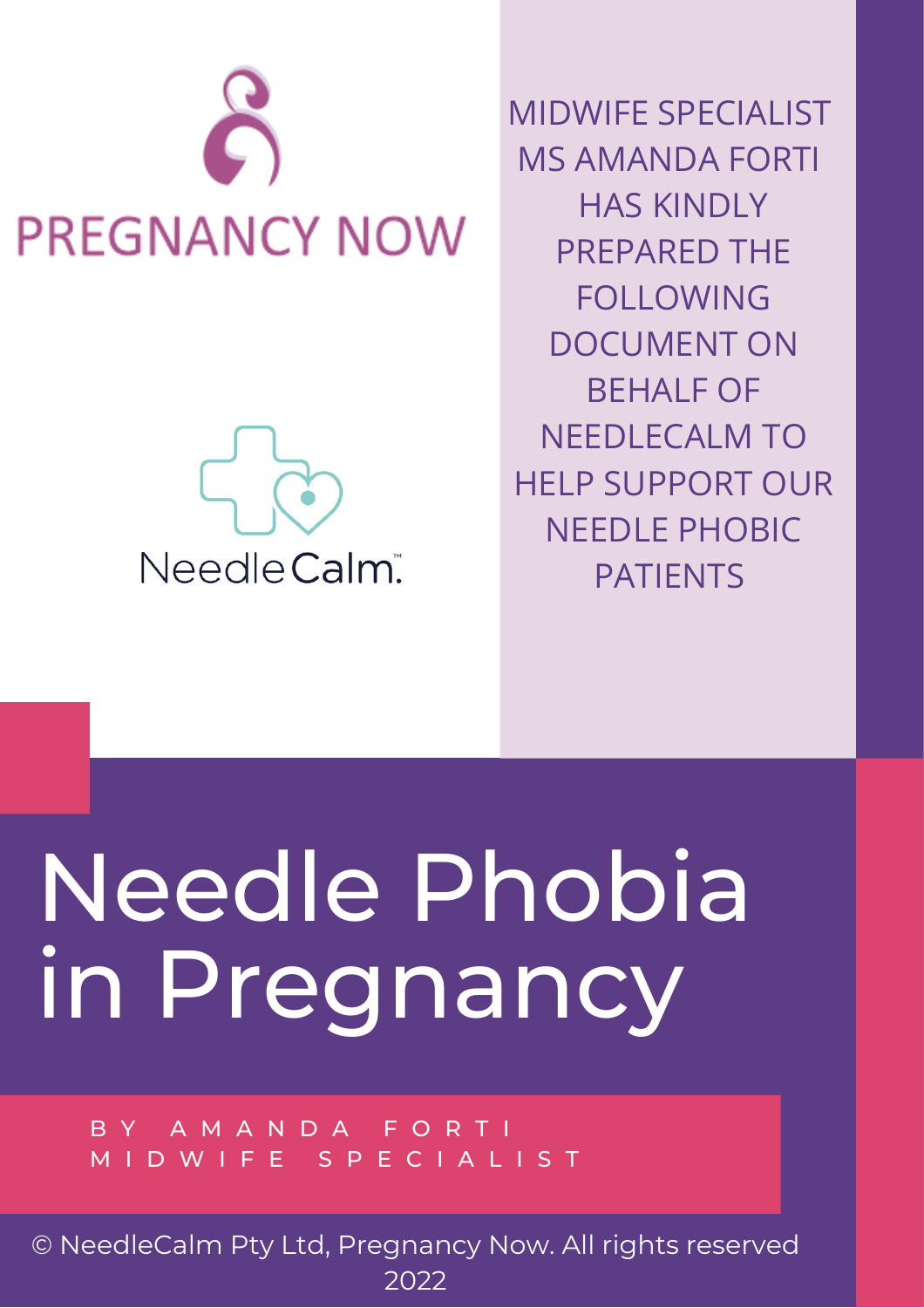#### "Tell me a little about yourself?"

I am the founder and creator of PREGNANCY NOW. My underlying passion is help women and families achieve the best possible pregnancy & birth experience through knowledge, education and support.

As a Registered Midwife and Nurse with over 30 years experience I have extensive clinical background in maternal and women's health. My expertise extends from the normal to high-risk pregnancies and I proudly hold a Master of Philosophy (MPhil) in Midwifery. My other qualifications include Newborn Intensive Care, and Reproductive Health.

PREGNANCY NOW was created as a way to address the needs of pregnant women and related businesses today. By bringing together the collective wisdom and experience of Midwifery and Maternity care expertise into a form that is accessible to clients.

At PREGNANCY NOW everyone is welcome. The service is suited to invididuals and couples seeking additional profesional guidance, education and support in Pregnancy and preparing for Birth.

Where the focus is on your unique needs rather than generic.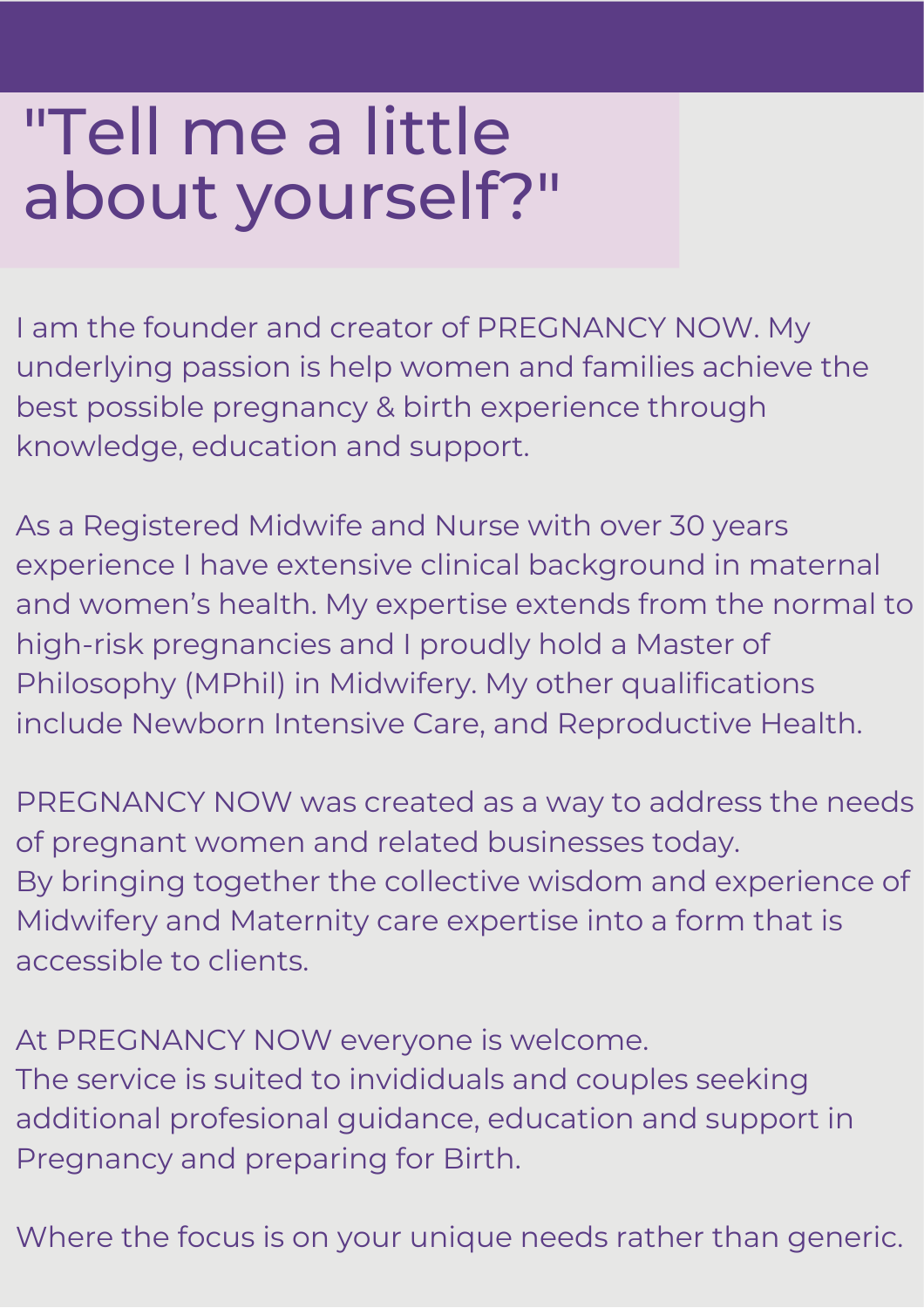#### "What does pregnancy now offer?"

PREGNANCY NOW services can be delivered online or in-person (inner Sydney) in your home or place of your choice, at a time that suits you.

Services range from ad-hoc sessions (single 1hr Q&As) to tailored packages (including whole of pregnancy) so there's plenty of options for support.

My uniquely styled sessions are accessible, unhurried and tailored to your needs. They also create space to explore the more normal aspects of your pregnancy.

Through 'real world' guidance you will develop usable knowledge and skills to help you feel more empowered and in control of your Pregnancy and Birth.

Having the necessary qualifications, skills and experience to expertly guide you through Pregnancy & Birth today, you can have full confidence in the professional advice you receive.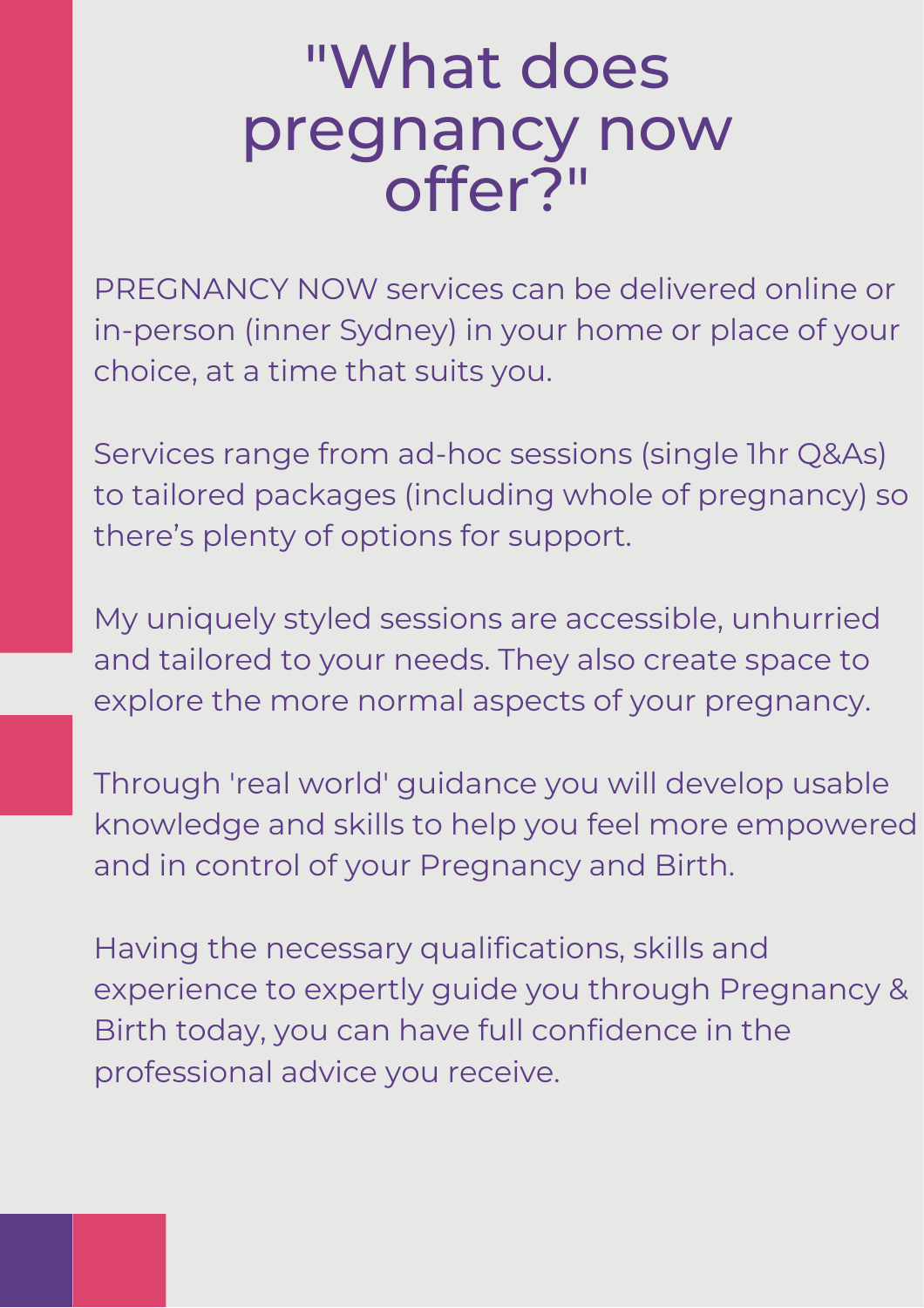#### What is my experience of needle use and needle phobia in pregnancy?

Most women accept the discomfort of needles & injections as part and parcel of their pregnancy journey.

However, the prospect of repeated injections can be a major source of stress for women with needle phobia.

As the number of pregnancy injections that may seem few to some, are far too many for those who fear needles. And if women require treatments for pre-existing medical conditions or complications of pregnancy this can increase substantially.

At last count I calculated around 15 routine blood tests or injections in pregnancy, and that's not including labour and birth!

The types of needles/injections inPregnancy also vary including; Ø Blood tests

- Ø Vaccinations
- Ø Intravenous drip
- Ø Amniocentesis
- Ø Clexane
- Ø Insulin
- Ø Epidural
- Ø Antibiotics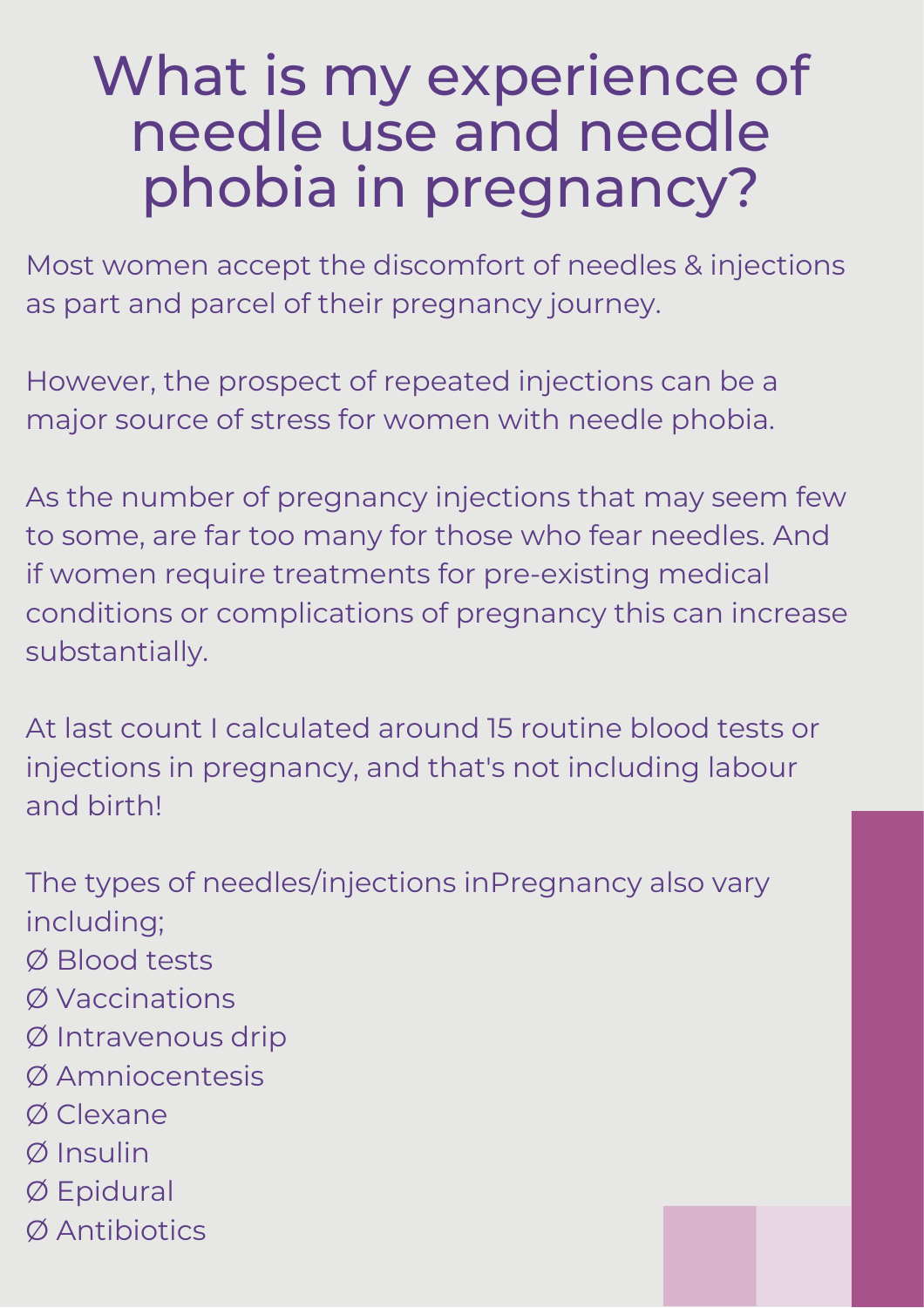#### What does it look like for pregnant women with needle phobia?

The days and hours leading up to a needle can be terrifying and anxiety producing to say the least.

Often resulting in physical illness, high heart rate, panic, hyperventilation, agitation and fear. That which can lead to aversion from attending, or an inability to undertake the test or treatment altogether.

The additional stigma and shame of needle phobia along with lack of empathy from some care providers can only serve to worsen the situation.

So what can be done to help?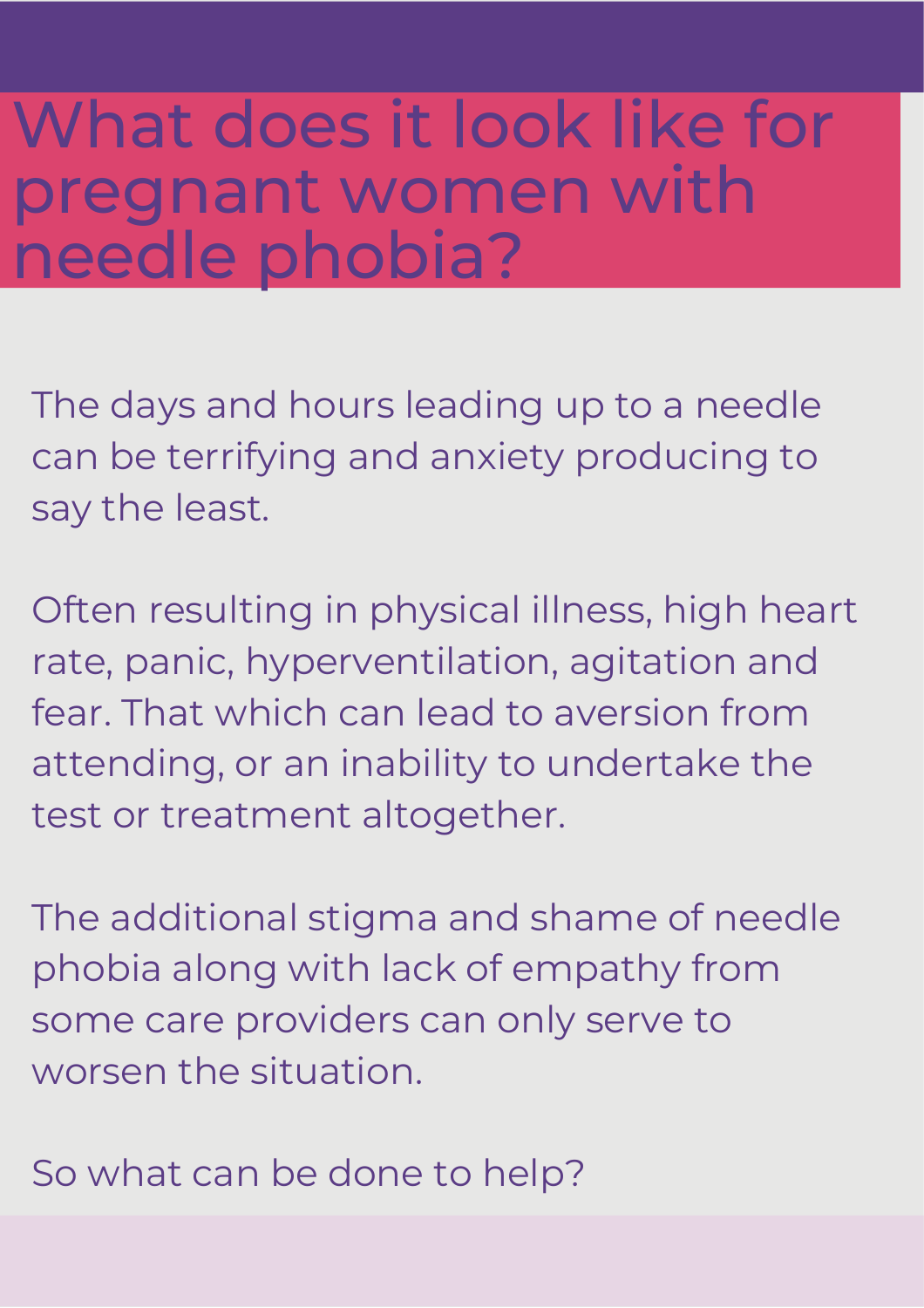#### Tips for pregnant mums

~ Firstly, choosing a maternity provider where you feel safe to discuss your fears is crucial.

~ Seek out someone one who takes your problem seriously.

~ Knowing which blood tests/injections are recommended can help you review the pros and cons

of each, allowing you to make informed choices.

~ Learning if alternatives are available.

~ Knowing which injections are due and when, can help you prepare.

~ Taking a support person with you for the injections. ~ Informing the clinician at tests can help them

accommodate your needs.

~ Explore the possibility of partner assisted

administration of pre-filled injections (e.g. clexane)

~ Considering non-injectable forms of pain relief for labour and birth (gas & air, water immersion, movement, breath work, relaxation techniques like hypnobirthing) can also help.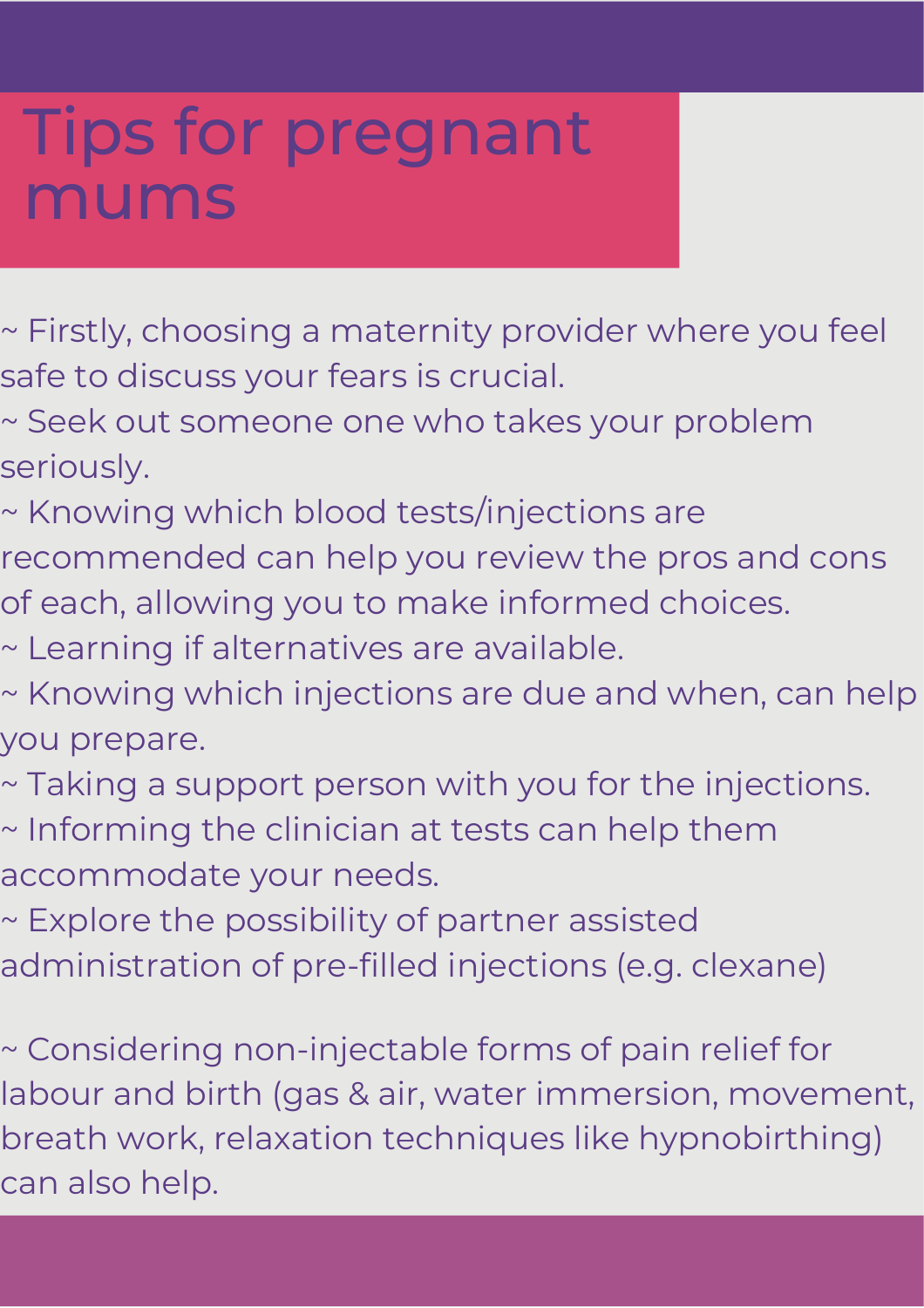### TIPS FOR MATERNITY PROVIDERS

~ Adopting a supportive and non-judgmental approach toward pregnant woman with needle phobia is key.

~ Early identification of needle phobia through a trusting relationship and continuity of care can assist planning care.

~ Identifying the degree of needle phobia and how it can vary according to type of needle and site.

~ Arranging adequate support for administering of injections.

~ Being flexible about modifications to procedures where possible.

~ Understanding how needle phobia comes in many forms and is not limited to injections.

~ Acknowledge that the phobia is real, not imagined, attention seeking or behavioural and the degree of needle phobia varies.